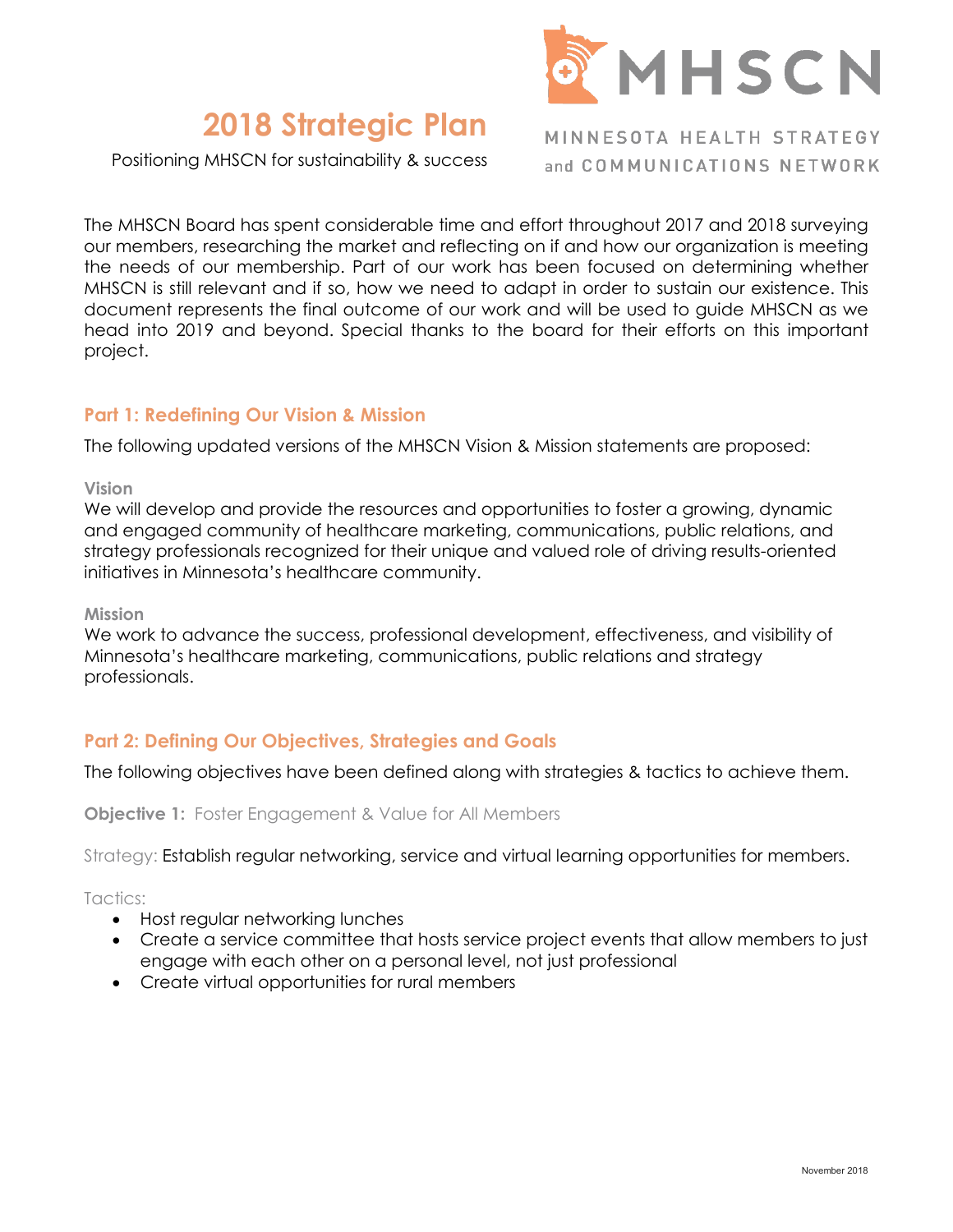Strategy: Seek opportunities for members to take ownership in spreading the word about **MHSCN** 

Tactics:

- Create a membership referral program
	- o Professional members receive \$10 off per referral, up to 3 referrals.
	- o Consider student and sole practitioner membership levels and referral programs
- Create membership ambassador program for rural areas to encourage rural members to connect with each other
	- o Ambassadors receive some sort of membership discount/benefit?

Strategy: Look for opportunities to build stronger relationships with healthcare service and communications organizations in the community

Tactics:

- Attend trade shows/networking events of other organizations with a MHSCN table/booth
- Connect with HR at hospitals/clinics across MN with MHSCN information to share with communication staff

# **Objective 2:** Expand Awareness & Visibility of MHSCN in all Healthcare Industries

Strategy: Seek for opportunities to connect our members with sponsor organizations and partner with segments of the healthcare service and communications continuum that are not currently well represented within MHSCN.

Tactics:

- Develop roundtable of tips and tactics for the freelancer or solo practitioner to receive added visibility/resources
- Seek out relationships with medical device industry representatives to look for mutually beneficial relationships (Medtronic, Boston Scientific)
- Explore mutually beneficial relationships with advocacy organizations that have patient facing communications (American Heart Association, American Cancer Society, American Diabetes Association)
- Develop forums (live and digital) for sponsors to present emerging technology applications to our members

Strategy: Develop relationships with educational institutions that are actively training the next generation of marketing and communications professionals

Tactics:

- Look for opportunities to develop education and recruitment programs for the University of Minnesota, St. Thomas and other higher education institutions to recruit new members
- Explore mentoring opportunities for new professionals entering healthcare communications and marketing roles

Strategy: Maximize use of digital tactics to expand awareness & visibility of MHSCN

Tactics:

• SEO audit of website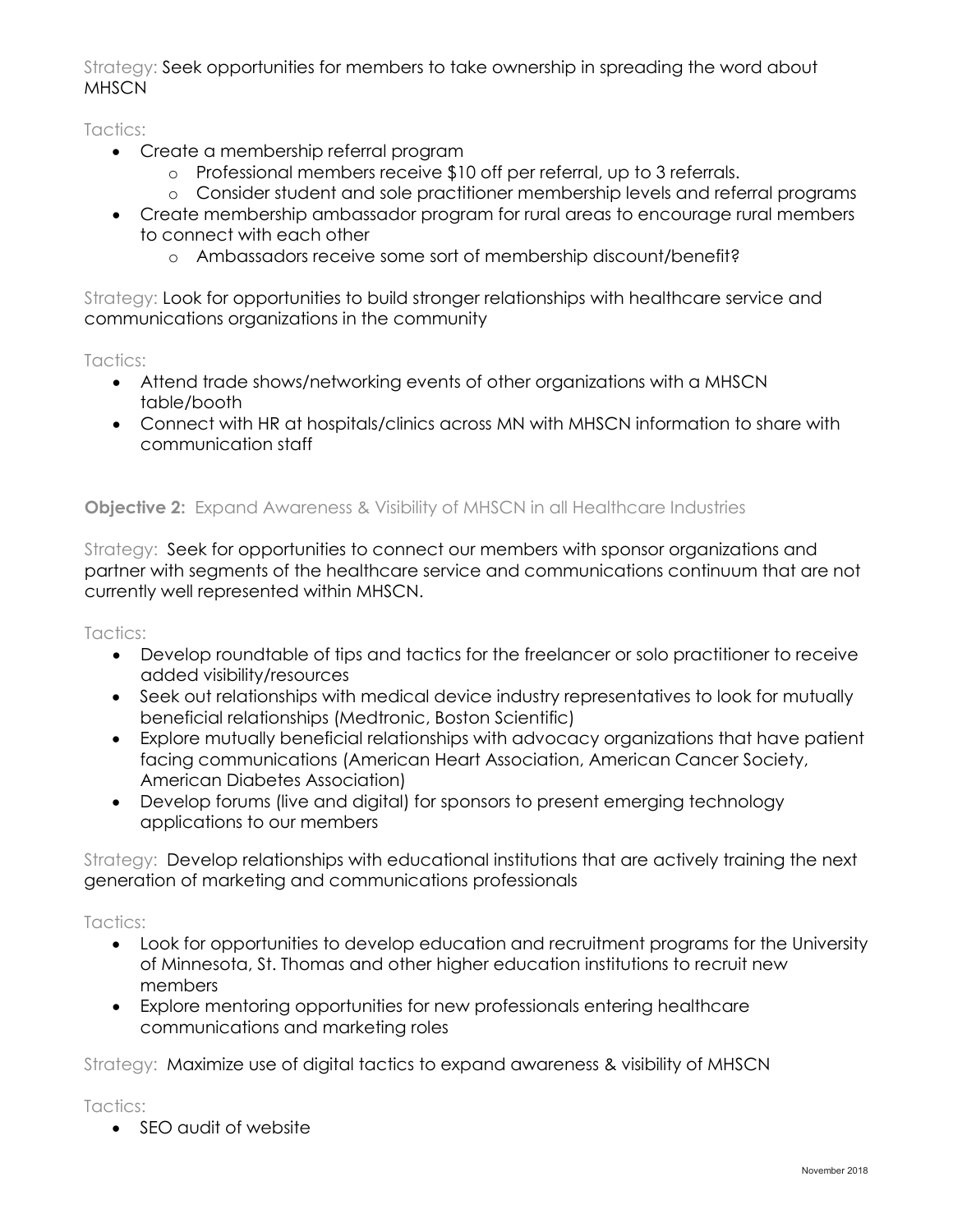- Facebook ads and boosting of selected FB posts
- Keyword analysis: how are people searching for our website? What search terms do our competitor sites use (e.g., IABC, PRSA, MMGMA)
- Explore purchasing search ads
- Short video intros for solo practitioners on website
- Potential to invite a sponsoring business partner to work with us and use results as a case study blog/ networking session program

**Objective 3:** Help Members Advance Knowledge & Practice

Strategy: Promote SHSMD content and learning opportunities to MHSCN members

Tactics:

- Integrate SHSMD learning opportunities on our website
- Communicate opportunities to utilize SHSMD tools through our website, blog, newsletter and social channels
- Conduct survey of members who have utilized SHSMD resources and publicize results and testimonials

Strategy: Develop regular annual educational conferences that deliver high need content to address the challenges and goals of our members

Tactics:

- Create two conferences annually with content that reflects the changing communications technology and the emerging needs of our members
- Work with sponsors to develop highly relevant exhibitor content for our members

Strategy: Leverage sponsor expertise through the use of case studies and white papers delivered on our website and through our blog

Tactics:

- Create a sponsor communications plan to map opportunities to distribute relevant information to our members
- Utilize sponsors as subject matter experts for networking events

# **Part 3: Optimizing our Organizational Structure**

The structure of MHSCN must be aligned in order to meet the vision, mission & objectives of the organization. After exploring current & potential structure models, we propose the following:

**Objective:** Provide the organizational support needed to accomplish MHSCN's vision, mission & objectives.

Strategy: Define and maintain a board of the size and structure for optimal organizational efficiency

Tactics:

• Establish Board of 13 members. Preference for at least two members from outstate at all times if possible. Divide board into three core work groups. Seek non-board-member committee level involvement to carry out the full work of each committee.